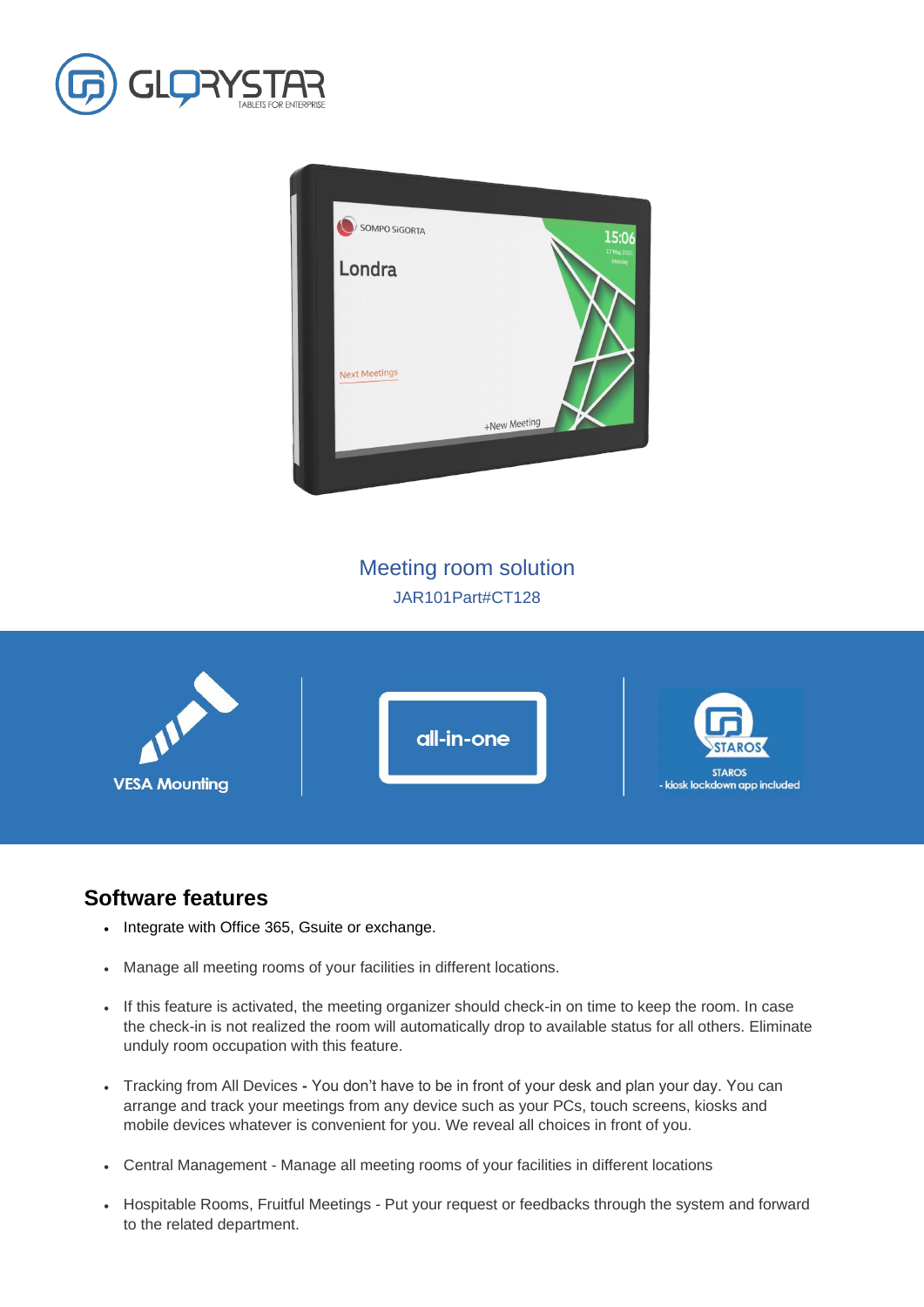## **JAR101Part#CT128**

| Specification |                               | JAR101Part#CT128                                                               |  |
|---------------|-------------------------------|--------------------------------------------------------------------------------|--|
| Screen size   |                               | 10''                                                                           |  |
| Panel info.   | Resolution                    | 1280 × 800                                                                     |  |
|               | <b>Brightness</b>             | 350 cd/m2                                                                      |  |
|               | Contrast                      | 800:1                                                                          |  |
|               | <b>Aspect Ratio</b>           | 16:10                                                                          |  |
|               | <b>Active Display Area</b>    | 134.8x216.2                                                                    |  |
|               | Viewing angle                 | H170°/V170°                                                                    |  |
|               | Touch Tech.                   | 5point cap touch                                                               |  |
|               |                               | (6H semi-tempered glass)                                                       |  |
| Hardware &OS  | <b>CPU</b>                    | RK3128 CortexA7,                                                               |  |
|               |                               | Quad core                                                                      |  |
|               |                               | 1.2 GHz                                                                        |  |
|               | <b>RAM</b>                    | 1GB DDR3                                                                       |  |
|               | <b>ROM</b>                    | 8GB eMMC Flash                                                                 |  |
|               | <b>OS</b>                     | Android 7.1                                                                    |  |
| Video/ Image  | Video format                  | H.265, VP8, RV, WMV, AVS, H.263, MPEG4, HTML5, Flash 10                        |  |
|               | Audio format                  | MP3/ WMA/ AAC etc.                                                             |  |
|               | Image format                  | JPEG, BMP, PNG                                                                 |  |
| Audio         | Speaker                       | $2 \times 1W$                                                                  |  |
| Communication | Bluetooth                     | <b>EDR 4.0</b>                                                                 |  |
|               | Wi-Fi                         | 802.11 b/g/n                                                                   |  |
|               | Ethernet                      | 10/100 LAN                                                                     |  |
| General       | Color                         | Black                                                                          |  |
| information   | 1/O                           | RJ45 x 1; USB x 3; SD slot x 1; Micro-USB x 1; 3.5mm audio x 1; Recover x 1    |  |
|               | POE                           | Yes                                                                            |  |
|               | Included in Box               | Instore POS series tablet, Power Adaptor, Power cable                          |  |
|               | Sensors                       | G-sensor                                                                       |  |
|               | Power input                   | 12V 2A                                                                         |  |
|               | <b>Operating Environment</b>  | Operating: 32°F to 104°F (0°C to 40°C); Storage: -4°F to 122°F (-20°C to 50°C) |  |
|               |                               | Operating: 20%-80%; Storage: 10%-95%                                           |  |
|               | Certification                 | CE, FCC, ROHS                                                                  |  |
|               | Language                      | Multi language                                                                 |  |
|               | <b>VESA</b>                   | VESA 75                                                                        |  |
| Dimension     | Dimension                     | $250 \times 28 \times 172$ mm                                                  |  |
|               | $(L \times W \times H)$       |                                                                                |  |
|               | Weight                        | 660g                                                                           |  |
|               | Box size/each PCs (L x W x H) | 385 x 65x222 mm                                                                |  |
|               | Master Box size (L x W x H)   | 470×400×355 mm                                                                 |  |
|               | Master Box weight             | 13.7Kg                                                                         |  |
|               | Pieces/Carton                 | 10 PCS                                                                         |  |

## **Demo Account**

<http://rm.platplay.com/> web UI login pin: 2341 user:glorystar password: Dscn1325